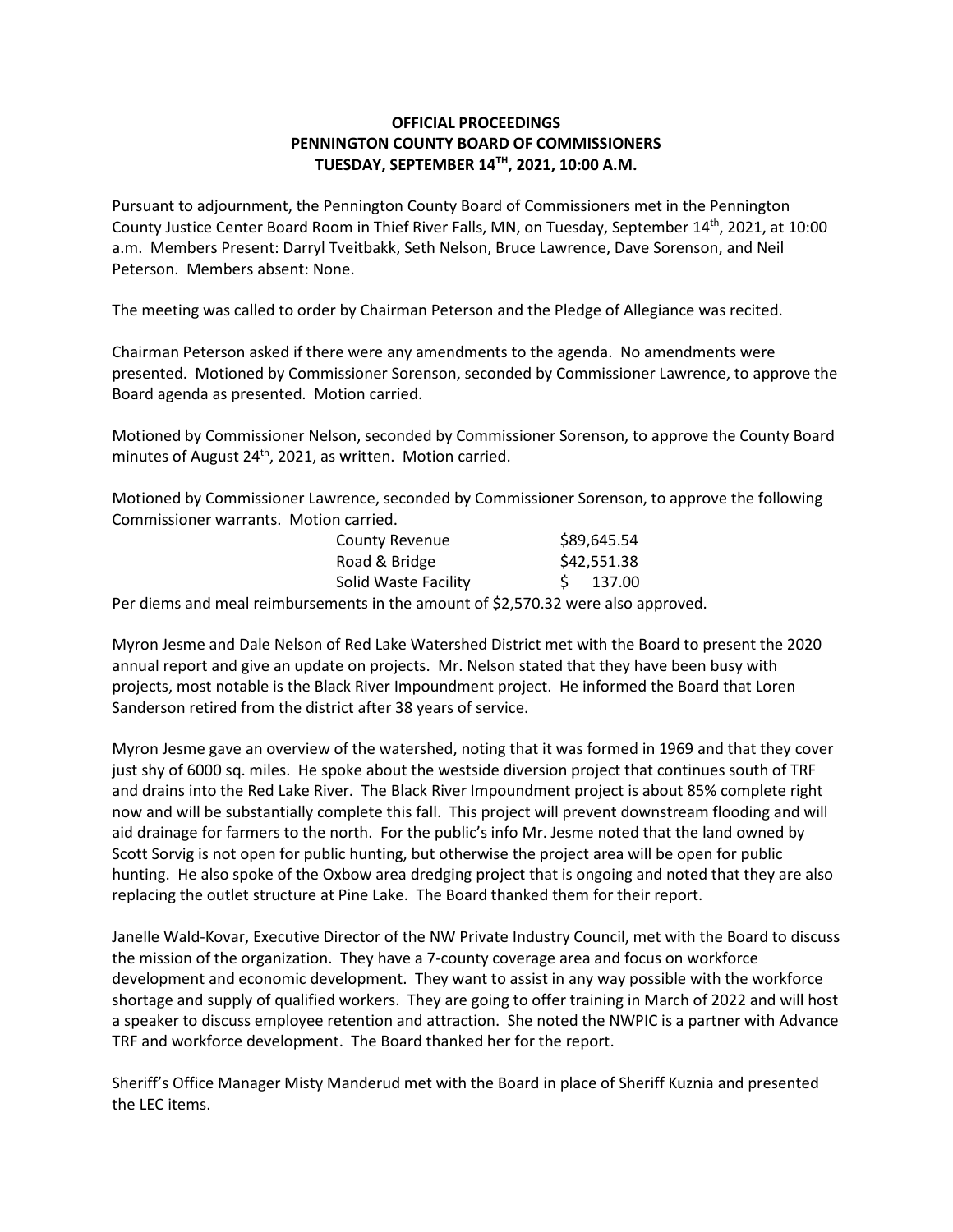Motioned by Commissioner Lawrence, seconded by Commissioner Tveitbakk, to approve the hire of Katy Christine Rolland as Part-Time Corrections Officer. Motion carried.

Motioned by Commissioner Lawrence, seconded by Commissioner Sorenson, to approve the hire of Tara Eileen Pfeiffer as Part-Time Corrections Officer. Motion carried.

Motioned by Commissioner Lawrence, seconded by Commissioner Nelson to approve the transfer of Jordin Gunderson from Part-Time Deputy Sheriff to Full-Time Deputy Sheriff. Motion carried.

Commissioner Lawrence discussed a Radio Frequency Identification (RFID) system for the jail. This system would e-log the well-checks of inmates and would aid and track inmate medication delivery in real-time, reducing the liability of officers and time spent on manual entry. The Technology Committee is recommending its purchase using the Canteen Fund. Motioned by Commissioner Lawrence, seconded by Commissioner Nelson, to approve the purchase of the R.F.I.D. system from Guardian at a cost of \$19,993.90 along with an estimated \$2,879.96 needed for integration with the LETG system, bringing the total cost to approximately \$23,000. Motion carried.

County Engineer Mike Flaagan and Highway Accountant Lori Marquis met with the Board.

Mr. Flaagan discussed the grant agreement between the State of MN/Local Bridge Replacement Program and Pennington County for the box culvert (SAP 057-598-054) south of the airport on CR#75. The grant will provide \$129,577 with a local match of \$7,620. Motioned by Commissioner Sorenson, seconded by Commissioner Lawrence, to approve the grant agreement as specified above. Motion carried.

The following resolution was introduced by Commissioner Nelson, seconded by Commissioner Lawrence, and upon vote was unanimously carried.

## **RESOLUTION GRANT TERMS AND CONDITIONS SAP 057-598-054**

**WHEREAS**, Pennington County has applied to the Commissioner of Transportation for a grant from the Minnesota State Transportation Fund for construction of Bridge No. 57J42; and

**WHEREAS**, the Commissioner of Transportation has given notice that funding for this project is available; and

**WHEREAS**, the amount of the grant has been determined to be \$129,577 by reason of the lowest responsible bid.

**NOW, THEREFORE, BE IT RESOLVED**, that Pennington County does hereby agree to the terms and conditions of the grant consistent with Minnesota Statutes, section 174.50, and will pay any additional amount by which the cost exceeds the estimate and will return to the Minnesota State Transportation Fund any amount appropriated for the bridge but not required. The proper county officers are authorized to execute a grant agreement and any amendments thereto with the Commissioner of Transportation concerning the above-referenced grant.

Discussion was held on the 2022 Road & Bridge budget. \$440,000 has been budgeted for equipment, which includes grader leases and a new plow truck. Mike stated that capital improvement funds are needed for a new roof at the Joint Use Facility. That project would be contracted by MnDOT and the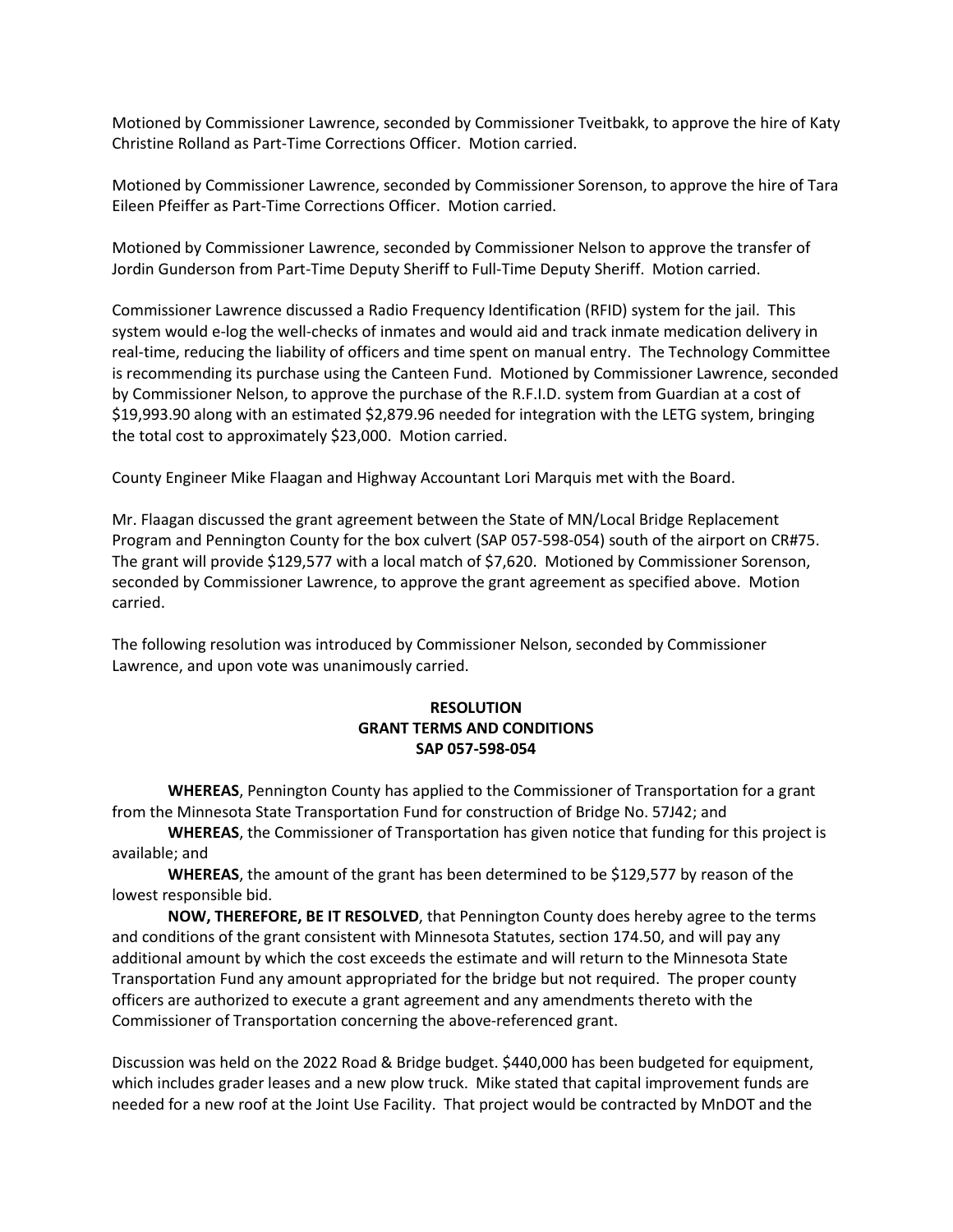County's share is estimated at 25% or \$175,000. The Highway Committee will meet on September 20th at 8:00 a.m. to further discuss the 2022 Road & Bridge budget.

Committee Reports / Commissioner updates:

Commissioner Lawrence stated that the county is trying to come up with a new logo and discussed some options being considered.

Commissioner Tveitbakk recently attended an AMC Board retreat and the opiod drug settlement was a point of discussion. Pennington County will pursue its share of the settlement as it becomes available.

Chairman Peterson stated that he and Auditor-Treasurer Jennifer Herzberg met with Enbridge recently and they are projecting substantial increases in tax revenue with the new Line 3. The new line 3 is expected to be in service in the 4<sup>th</sup> quarter of 2021.

County Auditor-Treasurer Items:

Auditor-Treasurer Jennifer Herzberg noted that the 2022 county levy is just under 4% levy at this point. Most of the levy is due to increases in health insurance, which averaged +4.8% for 2022, and employee wages. A few larger, department expenses are still being reviewed, and if we can cut \$80,000 in costs the county levy would be under 3%. Commissioner Tveitbakk noted that the departments have done a good job on managing their budgets for next year.

County Coordinator Items:

Motioned by Commissioner Lawrence, seconded by Commissioner Tveitbakk, to approve the hire of Jessica Dybedahl as Deputy Auditor-Accounting/Payroll Mgr. effective September 20<sup>th</sup>, 2021. Motion carried.

County Coordinator Kevin Erickson noted that the NWRDC is seeking nominations for two minority and six At-Large Public Interest Representatives to serve two-year terms. Nominations are due by November  $1<sup>st</sup>$ , 2021 and the appointments will be made in early December.

County Coordinator Kevin Erickson presented an annual operational grant agreement between the MN Dept. of Veterans Affairs and Pennington County.

The following resolution was introduced by Commissioner Nelson, seconded by Commissioner Sorenson, and upon vote was unanimously carried.

## **RESOLUTION**

**BE IT RESOLVED**, by Pennington County Board of Commissioners that the county enter into the attached Grant Agreement with the MN Dept. of Veterans Affairs (MDVA) to conduct the following program: County Veterans Service Office Operational Enhancement Grant Program. The grant must be used to provide outreach to the county's veterans; to assist in the reintegration of combat veterans into society; to collaborate with other social service agencies, educational institutions, and other community organizations for the purposes of enhancing services offered to veterans; to reduce homelessness among veterans; and to enhance the operations of the county veterans service office, as specified in MN